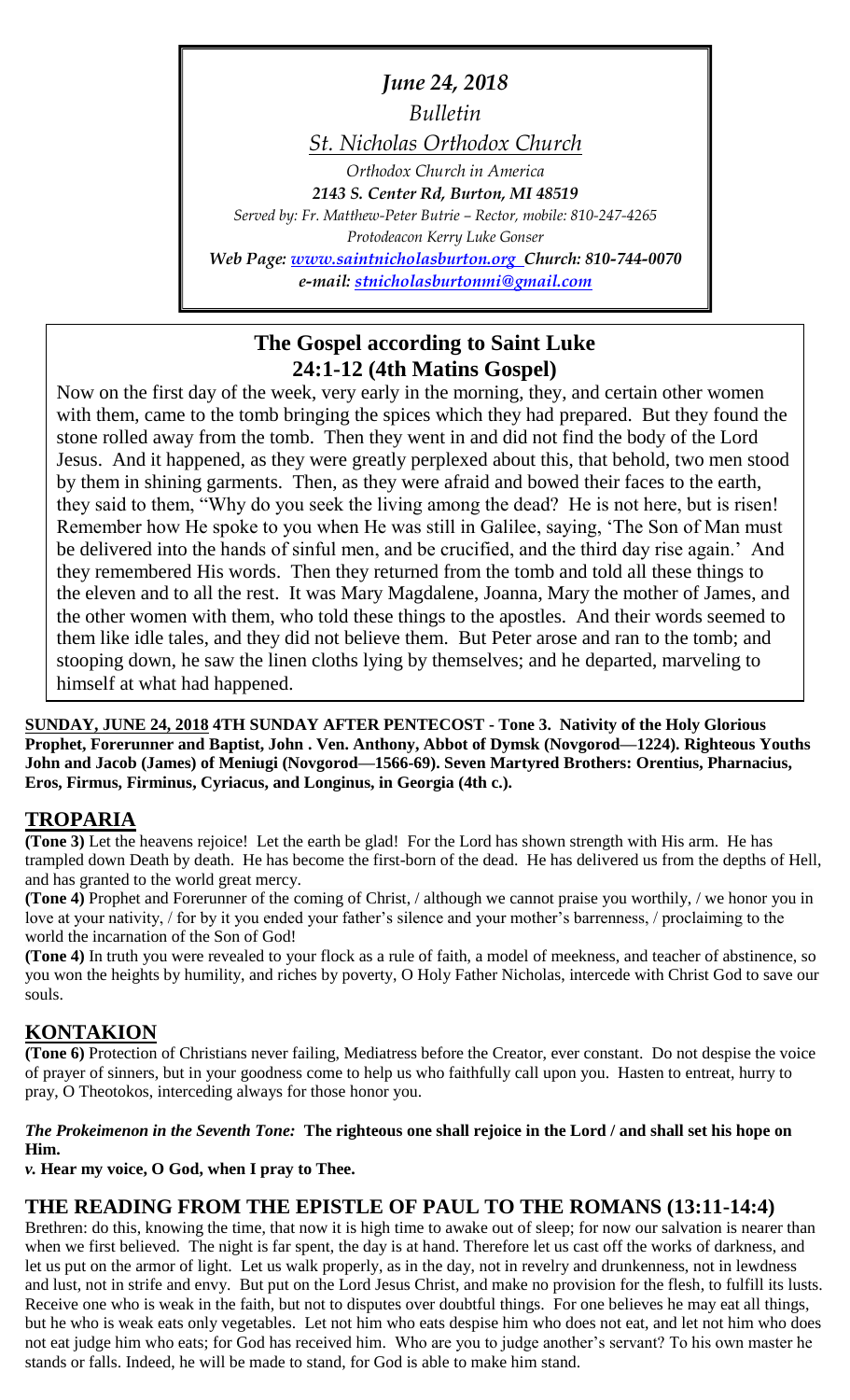#### *Alleluia, Tone 3 v.* **In Thee, O Lord, have I placed my hope; let me not be put to shame.** *v.* **Be Thou a God of protection for me, a house of refuge in order to save me.**

**THE HOLY GOSPEL ACCORDING TO MATTHEW (8:5-13)** At that time as Jesus entered Capernaum, a centurion came forward to him, beseeching him and saying, "Lord, my servant is lying paralyzed at home, in terrible distress." And he said to him, "I will come and heal him." But the centurion answered him, "Lord, I am not worthy to have you come under my roof; but only say the word, and my servant will be healed. For I am a man under authority, with soldiers under me; and I say to one, 'Go,' and he goes, and to another, 'Come,' and he comes, and to my slave, 'Do this,' and he does it." When Jesus heard him, he marveled, and said to those who followed him, "Truly, I say to you, not even in Israel have I found such faith. I tell you, many will come from east and west and sit at table with Abraham, Isaac, and Jacob in the kingdom of heaven, while the sons of the kingdom will be thrown into the outer darkness; there men will weep and gnash their teeth." And to the centurion Jesus said, "Go; be it done for you as you have believed." And the servant was healed at that very moment.

**COMMUNION HYMN** Praise the Lord from the heavens, praise Him in the highest! Alleluia, Alleluia, Alleluia!

The Nativity of the Holy Forerunner and Baptist of the Lord, John: The Gospel (Luke. 1: 5) relates that the righteous parents of Saint John the Baptist, the Priest Zachariah and Elizabeth (September 5), lived in the ancient city of Hebron. They reached old age without having children, since Elizabeth was barren. Once, Saint Zachariah was serving in the Temple at Jerusalem and saw the Archangel Gabriel, standing on the right side of the altar of incense. He predicted that Saint Zachariah would father a son, who would announce the Savior, the Messiah, awaited by the Old Testament Church. Zachariah was troubled, and fear fell upon him. He had doubts that in old age it was possible to have a son, and he asked for a sign. It was given to him, and it was also a chastisement for his unbelief. Zachariah was struck speechless until the time of the fulfillment of the archangel's words.

Saint Elizabeth came to be with child, and fearing derision at being pregnant so late in life, she kept it secret for five months. Then her relative, the Virgin Mary, came to share with her Her own joy. Elizabeth, "filled with the Holy Spirit," was the first to greet the Virgin Mary as the Mother of God. Saint John leaped in his mother's womb at the visit of the Most Holy Virgin Mary and the Son of God incarnate within Her.

Soon Saint Elizabeth gave birth to a son, and all the relatives and acquaintances rejoiced together with her. On the eighth day, in accordance with the Law of Moses, he was circumcised and was called John. Everyone was amazed, since no one in the family had this name. When they asked Saint Zachariah about this, he motioned for a tablet and wrote on it: "His name is John." Immediately his tongue was loosed, and Saint Zachariah glorified God. He also prophesied about the Coming into the world of the Messiah, and of his own son John, the Forerunner of the Lord (Luke. 1: 68-79).

After the Nativity of our Lord Jesus Christ and the worship of the shepherds and the Magi, wicked king Herod gave orders to kill all male infants. Hearing about this, Saint Elizabeth fled into the wilderness and hid in a cave. Saint Zachariah was at Jerusalem and was doing his priestly service in the Temple. Herod sent soldiers to him to find out the abode of the infant John and his mother. Zachariah answered that their whereabouts were unknown to him, and he was killed right there in the Temple. Righteous Elizabeth continued to live in the wilderness with her son and she died there. The child John, protected by an angel, dwelt in the wilderness until the time when he came preaching repentance, and was accounted worthy to baptize the Lord. [www.oca.org](http://www.oca.org/)

June 24, 2018

| ပတ္သို့လ သန္တို့လ သန္တို့လ သန္တို့လ သန္တို့လ သန္တို့လ သန္တို့လ သန္တို့လ သန္တို့လ သန္တို့လ သန္တို့လ သန္တို့လ |
|-------------------------------------------------------------------------------------------------------------|
| <b>CANDLE INTENTIONS FOR THE HEALTH AND BLESSINGS OF</b>                                                    |
| Congratulations & God's Blessings to Tom & Christy Panoff on the birth of their                             |

| daughter Anna Christina on June $14th$ . She was a healthy 7 lbs., 3 oz. She and her |                         |
|--------------------------------------------------------------------------------------|-------------------------|
| parents are home with big sister Ellie and big brother Andrew. Proud grandparents    |                         |
| are Angelo and Christine Panoff.                                                     | Angelo & Christine      |
| Adelaida, Feodosiy, Oleg, Irina, Galina, Nikolay, Nikolay, Andrey, Vlada & Kirill    | Irina Sivergina         |
| God's blessings on Father's Day to Angelo, Michael, Christopher, Thomas, Carl,       |                         |
| Paul, Steve, Kerry & Angelo                                                          | <b>Christine Panoff</b> |
| God's blessings to new baby Anna Christina Panoff and parents Tom & Christy,         |                         |
| big sister Ellie & big brother Andrew                                                | Baba & Dedo             |
| Fr. Tom, Fr. Dimitri, Fr. Anthony, Aaron, Rimi, Allen, Deborah,                      |                         |
| JoAnn, Luba, Kosta, Jimmy, Laurie, David, Helen, Walt, Vladimir,                     |                         |
| Dorothy, Michael, Allison, Stojan, Mira, Jeanette, Christopher, Nicholas,            |                         |
| Margaret, Joseph, Greg, Gladys, my family and friends                                | Joe Tome                |
| Special Intention                                                                    | Joe Tome                |
| Alex & Eleni                                                                         | Alex & Magda Popoff     |
| <b>CANDLE INTENTIONS FOR BLESSED REPOSE</b>                                          |                         |

Peter Popoff & John Naum Alex & Magda Popoff Vasiliy, Andrey, Galina, Nikolay & Vitaliy Irina Sivergina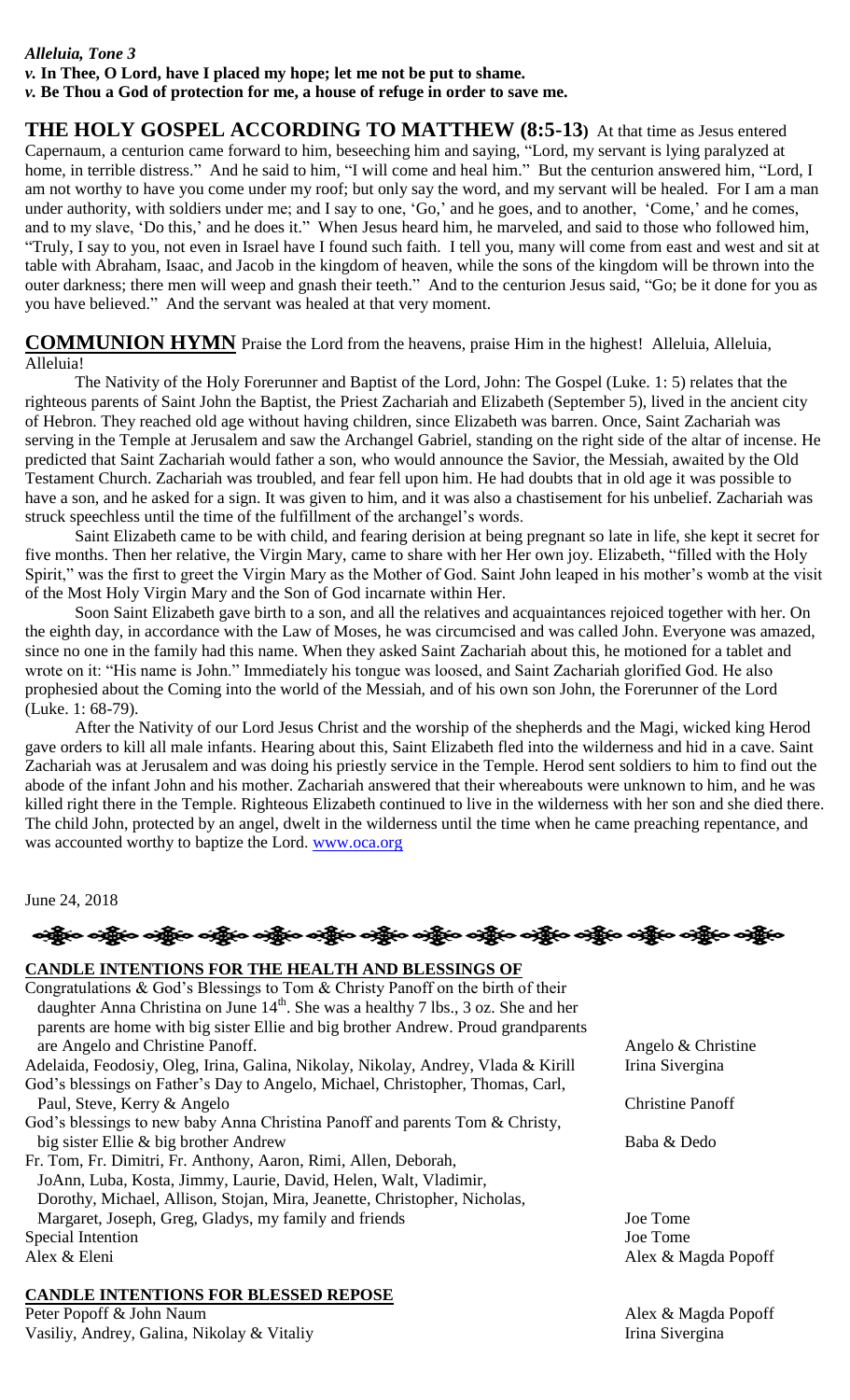# නිදිහ නම් ද නම් ද පැතිවර නම් ද නම් ද නම් ද නම් ද නම් ද නම් ද නම් ද නම් ද නම් ද

**WELCOME** to all our friends and visitors. Please join us in our fellowship hall.

**COFFEE & DONUTS** Volunteers are needed for the months of July & August. Please see the sign-up sheet outside of the kitchen. Call or email the parish office as well as signing up if you'd like to sponsor the donuts and/or coffee.

**MACEDONIAN OPEN GOLF SCRAMBLE** Thank you to all who have contributed to making this year's Macedonian Open a success. The committee is working on calculating the total but it is not too late to make a cash donation to offset expenses. If you have promised to purchase a sign or make a contribution, please turn it into the parish office or one of the committee members; Chris Nedanis, Angelo Panoff, Christine Panoff, Linda Branoff, and George Branoff. All proceeds will be used for resurfacing the parking lot.

MANY YEARS! Tom & Christy Panoff welcomed their daughter, Anna Christina, on June 14<sup>th</sup>. Grandparents are Angelo & Christine Panoff.

**FAREWELL AND GOD SPEED** to Fr. Angelo and Presvytera Teri Mago (Maggos) are being transferred by Metropolitan Nicholas of Detroit to Annunciation Greek Orthodox Church in Rochester, NY effective July 1. Fr. Angelo will be at our Pan-Orthodox Vespers and Liturgy for the feast of Ss Peter and Paul on Thursday, June 28 at 6 pm at St. George. God grant him and Presvytera Teri many years!

3<sup>rd</sup> ANNUAL PAN-ORTHODOX SOFTBALL GAME July 15<sup>th</sup> at St. Pius X baseball field, 3139 Hogarth Ave., Flint. Picnic at 4 pm; softball game starts at 4:45. All ages & abilities are welcome! Contact Protodeacon Kerry Gonser for more information or if you can help in any way at 810-694-9001 or email [kgonser1@yahoo.com.](mailto:kgonser1@yahoo.com) Signup sheet is in the parish hall.

### **OUR CHARITY MINISTRIES**

**HOPE IN A BOX** is collecting Toilet Paper for the month of July. Place the items in the blue box in the hall. Catholic Charities Community Closet will distribute the items.

**FOOD DRIVE** Place non-perishable food items in the other blue box in the hall.

**NORTH END SOUP KITCHEN** We serve our sisters and brothers in Christ this Thursday, July 5 from 9 am to 12:30 pm. Come, join us!

### **Weekly Schedule:**

| <b>Tuesday, June 26</b>   | Fr. Matthew in Toledo                                                                                                                                 |
|---------------------------|-------------------------------------------------------------------------------------------------------------------------------------------------------|
| <b>Wednesday, June 27</b> |                                                                                                                                                       |
| $9:30$ am                 | Divine Liturgy                                                                                                                                        |
| $11:15$ am                | Adult Ed class. *This is the last class until September.                                                                                              |
| <b>Thursday, June 28</b>  |                                                                                                                                                       |
| 6 pm                      | Vesperal Divine Liturgy for Ss Peter & Paul at St. George with our Archbishop and Father<br>Alexander Fr. Angelo's last Pan-Orthodox Liturgy with us. |
| Friday, June 29           |                                                                                                                                                       |
| $4:30 \text{ pm}$         | The Weeping Iveron Icon from Hawaii arrives at St. Mary Magdalene – open for visitation                                                               |
| 7 pm                      | Prayer service at St. Mary Magdalene                                                                                                                  |
| <b>Saturday, June 30</b>  |                                                                                                                                                       |
| 8:30 am                   | Pontifical Liturgy at St. Mary Magdalene to open the Diocesan Congress-Sobor & Conference                                                             |
|                           | Breakfast – everyone on their own                                                                                                                     |
| 12 noon                   | 6 <sup>th</sup> Diocesan-Congress Sobor at Holiday Inn Gateway Center, recess, 55 <sup>th</sup> Diocesan Conference                                   |
|                           |                                                                                                                                                       |
| 5 pm                      | Vespers at Assumption followed by dinner/dance                                                                                                        |
| <b>Sunday, July 1</b>     |                                                                                                                                                       |

10 am **Divine Liturgy at St. Mary Magdalene**